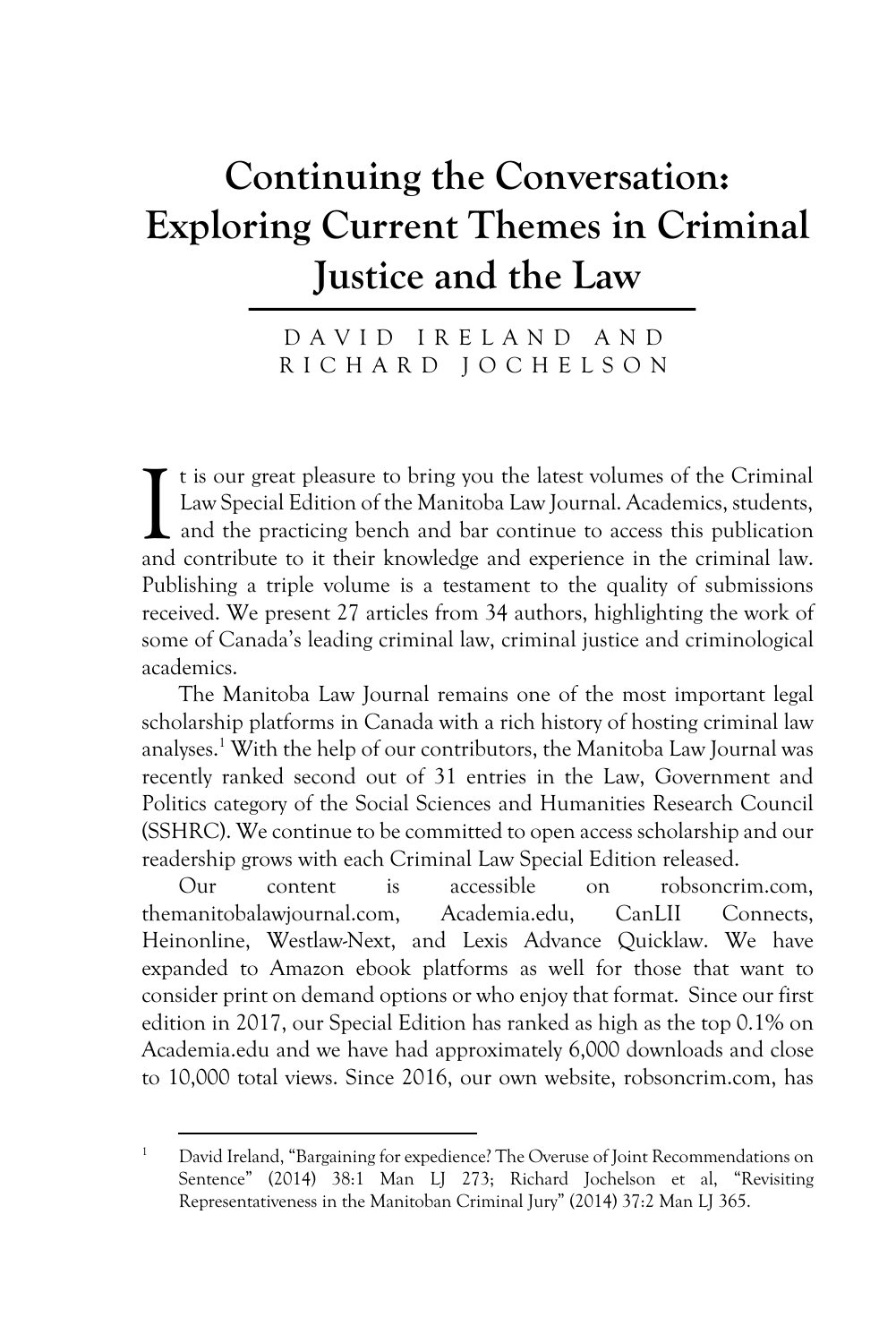accumulated tens of thousands more engagements with the Special Edition, attracting hits from all over the world. Our readership engages with articles on subjects as diverse as the Tragically Hip and wrongful convictions,<sup>2</sup> bestiality law, $3$  and the British Columbia courts sentencing response to fentanyl trafficking.4

Since launching in 2016, the Robsoncrim research cluster at the Faculty of Law, University of Manitoba, has continued to develop a unique interdisciplinary platform for the advancement of research and teaching in the criminal law. Robsoncrim.com has now hosted over  $500$  Blawgs,  $5\text{ with}$ contributions from across the country and beyond. Our cluster has over 30,000 tweet impressions a month and our website has delivered approximately 12,000 reads in the past 12 months. We are as delighted as we are humbled to continue delivering quality academic content that embraces and unites academic discussion around the criminal law. Our team of collaborators extends from coast to coast and is comprised of top academics in their respective criminal justice fields.

The peer review process for the Special Edition in Criminal Law remains rigorously double blind, using up to five reviewers per submission. As has become our tradition, we would like to preview for our readers the contents of this year's special edition. The edition is divided into three volumes. The first volume represents the work of our SSHRC funded conference: *Criminal Justice Evidentiary Thresholds in Canada: The Last Ten Years* which took place in October of 2019 and attracted scholars from all over Canada and beyond. The second and third volumes are organized into a number of thematic sections.

<sup>&</sup>lt;sup>2</sup> Kent Roach, "Reforming and Resisting Criminal Law: Criminal Justice and the Tragically Hip" (2017) 40:3 Man LJ 1.<br><sup>3</sup> James Gacek & Richard Jochelson, "Animal Justice and Sexual (Ab)use: Consideration

of Legal Recognition of Sentience for Animals in Canada" (2017) 40:3 Man LJ 337. 4 Haley Hrymak, "A Bad Deal: British Columbia's Emphasis on Deterrence and

Increasing Prison Sentences for Street-Level Fentanyl Traffickers" (2018) 41:4 Man LJ 149. 5 Amar Khoday, "Against the Clock: Criminal Law & the Legal Value of Time" (17 June

<sup>2019),</sup> online (blog): *Robson Crim* <tinyurl.com/y3npys9g> [perma.cc/KKN6-6N8C]; L Campbell, "A Reasonable Expectation of Privacy and the *Criminal Code*: Two Cases, Two Different Definitions" (30 July 2019), online (blog): *Robson Crim* <robsoncrim.com /single-post/2019/07/30/A-Reasonable-Expectation-of-Privacy-and-the-Criminal-Code -Two-Cases-Two-Different-Definitions> [perma.cc/DG4U-E2FE]; T Sicotte, "The Supreme Court Needs to Clean up the Sex Offender Registry" (18 July 2019), online (blog): *Robson Crim* <tinyurl.com/y6p5cg27> [perma.cc/VPN9-KFQG].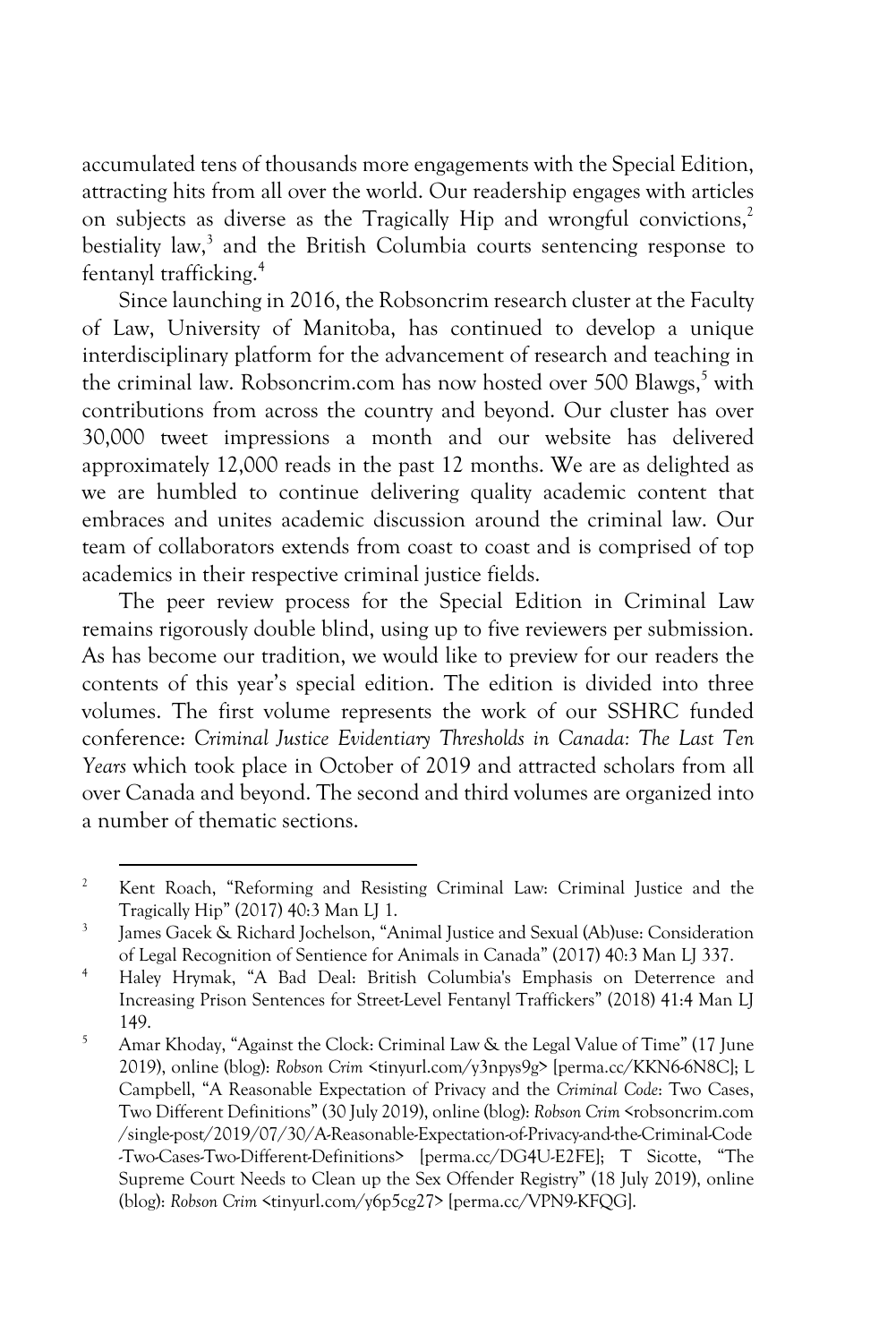### **I. VOLUME 43(3)**

This volume contains papers presented at the *Criminal Justice Evidentiary Thresholds in Canada: The Last Ten Years* conference, hosted at the Faculty of Law, University of Manitoba. The conference focussed on the evolution of the law of evidence and the sometimes radical transformations it has seen over the last ten years since the seminal decision of *R v Grant* in 2009, which reoriented the test for exclusion of evidence at trial. The conference explored questions of the conception of knowledge in modern criminal legal proceedings and the changes in the nature of knowing and constructing criminal responsibility over the last ten years as the information age continues to develop the law of evidence. Unparalleled connectivity, state surveillance capabilities, Canada's commitment to truth and reconciliation with Indigenous communities, and anxieties pertaining to large scale security calamities (like terror events), have altered the landscape in which crime is investigated, and in which evidence is subsequently discovered, and admitted. The conference discussed and unpacked these issues and developed a tremendous body of scholarship which we are proud to present in this volume.

Kent Roach leads the conference volume with his piece "Reclaiming Prima Facie Exclusionary Rules in Canada, Ireland, New Zealand, and the United States: The Importance of Compensation, Proportionality, and Non-Repetition." This article examines the mechanisms of exclusion of evidence in four western democracies, finding similar origins for each mechanism: the protection of the individual. Professor Roach argues that this original rights protection rationale should be reclaimed in the form of *prima facie* rules of exclusion once used in Canada's fair trial test and in New Zealand and Ireland. Roach contends that the exclusionary rules should be subject to a more transparent and disciplined process where the state can justify proportionate limits on the exclusionary remedy based on the lack of the seriousness of the violation, the existence of adequate but less drastic alternative remedies, and, more controversially, the importance of the evidence to the ability to adjudicate the case on the merits.

Michael Nesbitt and Ian M. Wylie present a fascinating empirical study of expert opinion evidence in Canadian terrorism cases. The authors unpack the prevalence of expert testimony in these cases and offer a number of reasons why expert evidence will continue to play a crucial role in terrorism prosecutions in Canada. Following this, University of Alberta Law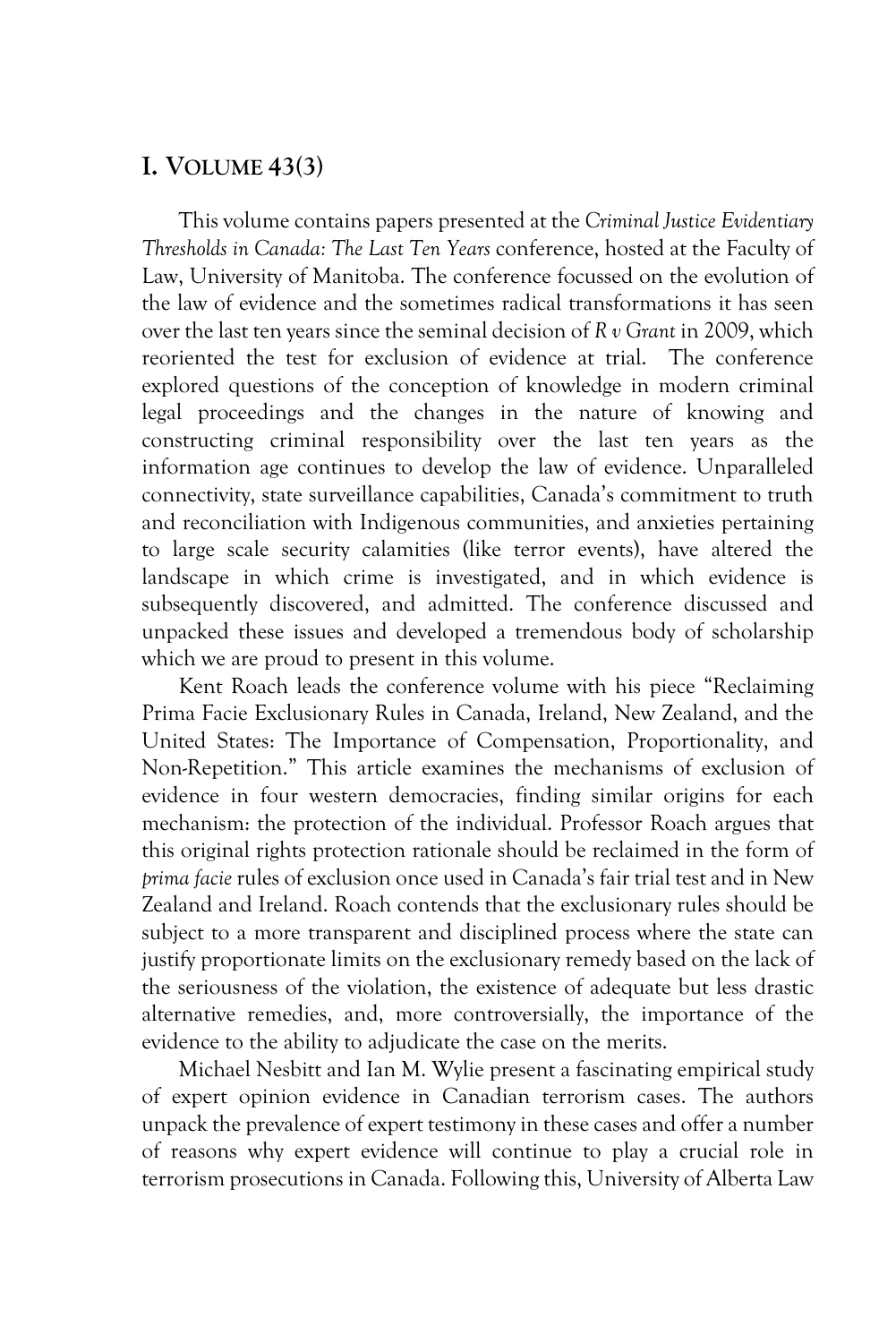Professor Lisa A. Silver dives into the complex world of social media evidence in "The Unclear Picture of Social Media Evidence." This article interrogates the uncomfortable relationship between our sometimes-archaic rules of evidence and the growth of social media evidence being presented in Canadian courts. Professor Silver takes a deep look at the construction of evidentiary categories and the preference for social media evidence to be viewed in the courtroom as documentary evidence. She then discusses the application of the relevant provisions of the *Canada Evidence Act* and offers a practical solution by discussing the enhanced admissibility approach used for expert evidence.

Professor David Milward's article, "Cree Law and the Duty to Assist in the Present Day" is an exploration of Indigenous legal orders through the lens of 'pastamowin' or the facet of Cree law dealing with laws against harming others. Milward juxtaposes this Indigenous legal principle with the absence of a general duty to help others in Canadian common law. He then uses this model as a platform to discuss Indigenous communities reviving past laws and developing current legal systems that embrace concepts of true self-governance. This impactful piece asks deep questions relating to reconciliation, the Calls to Action of the *Truth and Reconciliation Commission*, and the future of Indigenous self-governance.

"Involuntary Detention and Involuntary Treatment Through the Lens of Sections 7 and 15 of the Canadian Charter of Rights and Freedoms" by Ruby Dhand and Kerri Joffe discusses civil mental health laws and the involuntary detention of persons with disabilities. The authors apply a section 7 and section 15 *Charter* analysis to involuntary detention and involuntary treatment provisions in select Canadian jurisdictions. By unpacking the *Convention on the Rights of Persons with Disabilities* (CRPD), the authors draw upon Article 12 of the CRPD and argue that one way in which Canadian mental health laws violate the *Charter* is by prohibiting involuntarily detained persons from accessing supports for decision-making. The theme of mental health and the law is continued by Dr. Hygiea Casiano and Dr. Sabrina Demetrioff in their article "Forensic Mental Health Assessments: Optimizing Input to the Courts." Here, the authors argue that feedback from legal personnel in mental health assessments for fitness to stand trial and criminal responsibility can potentially lead to improved provision of care and due process for a marginalized population. They conclude by proposing further study into these issues.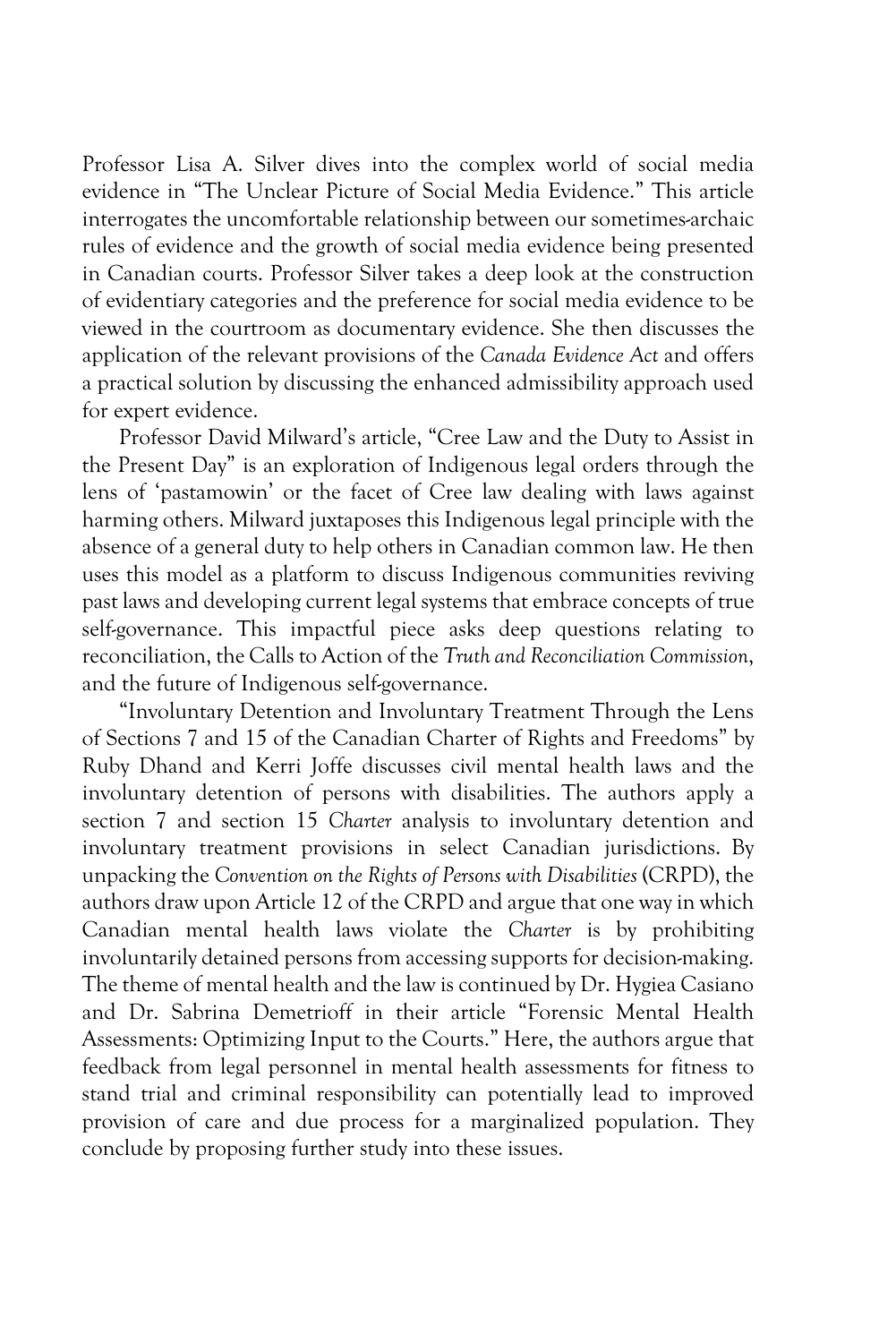James Gacek and Rosemary Ricciardelli unpack how changing drug management policies in Canadian federal prisons create new ways of thinking about responses (policy or otherwise) to drug use and the essence of intoxication in "Constructing, Assessing, and Managing the Risk Posed by Intoxicants within Federal Prisons." The authors shed light on the complexities underpinning interpretations of intoxicants that are present yet 'managed' in prison spaces.

In "Mr. Big and the New Common Law Confessions Rule: Five Years in Review", Adelina Iftene and Vanessa L. Kinnear take a look at the judicial progeny of the seminal case of *R v Hart*. The authors review the last five years of judicial application of the new *Hart* framework and argue that the flexibility and discretion built into the *Hart* framework have resulted in an inconsistent application of the two-prong test. As the controversial police practice of Mr. Big stings continues in Canada, this article projects further light onto the propriety of this technique.

Alicia Dueck-Read deals with judicial constructions of responsibility in the area of non-consensual distribution of intimate images (NCDII). This article provides a discourse analysis of judicial decision-making on *Criminal Code* section 162.1 cases. Dueck-Read unpacks whether judges adjudicating cases under section 162.1 draw upon privacy frameworks and/or the rape myths common to sexual assault trials. Continuing this theme of harm in the digital age, Lauren Menzies and Taryn Hepburn explore the underlying logics and implementation of section 172.1 of the *Criminal Code* ("Luring a Child") and critique the current practice of governing child luring through proactive investigations by police. The authors argue proactive child luring investigations have been used to police marginalized sexualities and sex work communities and have inflicted substantial harms upon those who are wrongly caught up in investigations. They then question the legitimacy of proactive investigations as a redress to child sexual exploitation online by examining child luring cases.

This conference volume concludes with an in-depth exploration of victim impact statements in the context of Canadian corporate sentencings. The recent SNC-Lavalin scandal and its political fallout have drawn public attention to an existing culture of impunity enjoyed by corporate criminal wrongdoers, despite the 2004 changes to the *Criminal Code of Canada* that were intended to make corporate prosecutions easier. Erin Sheley convincingly argues that the conceptual problems with corporate criminal liability may lie in the criminal justice system's general misapprehension of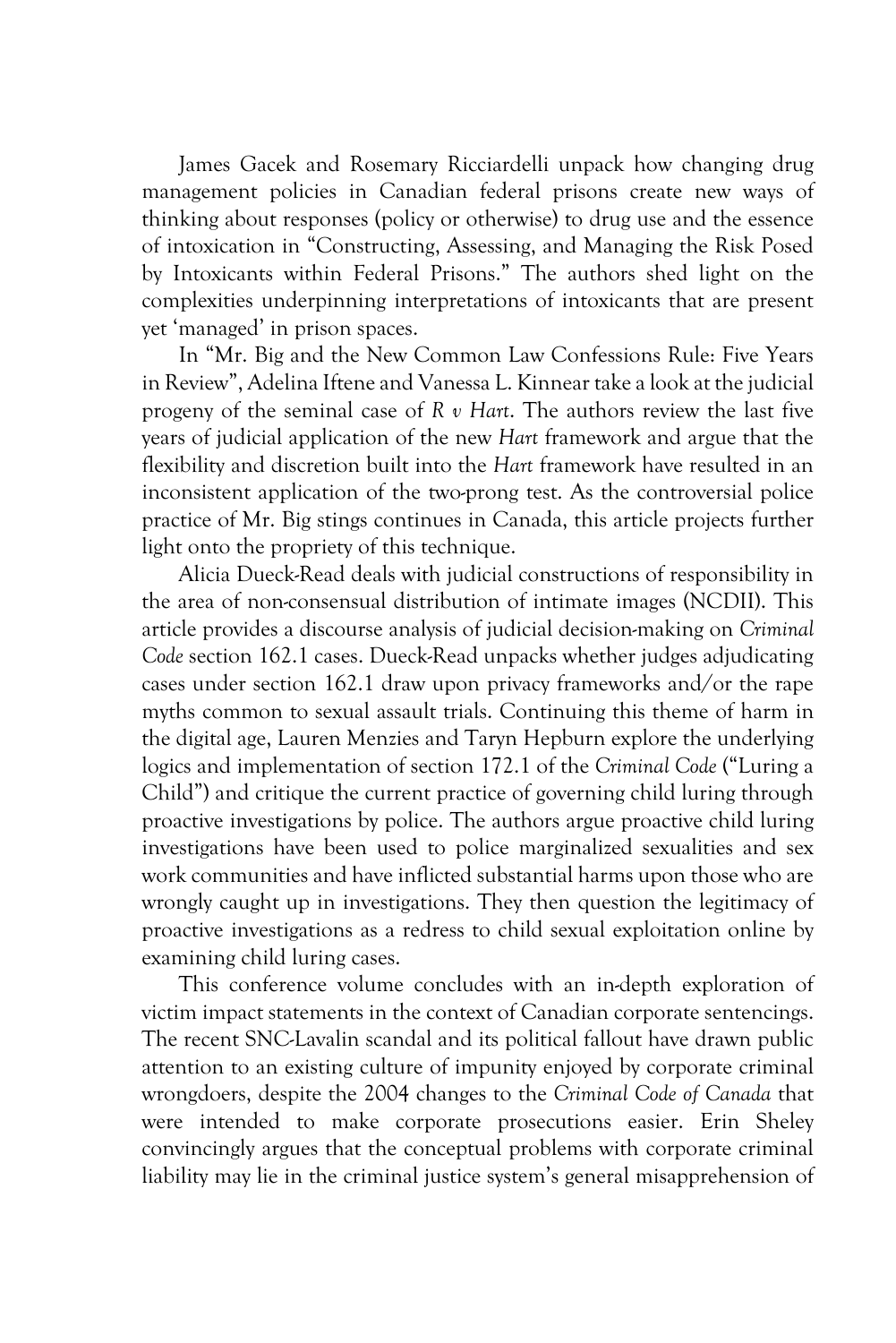the nature of corporate crime; especially of the distinct nature of the harm experienced by white collar victims. She also considers the challenges to a victim-oriented understanding of corporate crime posed by the introduction of the remediation agreement in Canada and offers a comparative analysis of how corporate criminal sentencings occur in Canada and the United States.

## **II. VOLUME 43(4)**

Volume 43(4) is divided into three sections. The first section is entitled *International Contributions* and highlights the work of two leading international scholars. The second thematic section is entitled *Current Issues in Criminal Law* and delves into issues as diverse as the use of victim impact statements and the Mr. Big investigatory process. The third and final section is a stand-alone *Year in Review* in which we present a paper summarizing the most recent Supreme Court of Canada and Manitoba Court of Appeal cases.

Leading off the *International Contributions* section is Hadar Aviram's work: "Making Sense of the Experiences of Bar Applicants with Criminal Records." This article offers insight into the bar admission process in the United States, seen through the lens of real-life experiences of the Bar takers themselves. The article provides a legal analysis of the California Bar's determination of moral character, relying on the Bar rules. The author then moves into an empirical examination of the Bar's policy through the eyes of ten California Bar applicants with criminal records, two ethics lawyers, and a Bar official. Aviram then makes recommendations for law schools and the Bar.

Following this piece is "Corporate Criminal Liability 2.0: Expansion Beyond Human Responsibility" by Eli Lederman who asks the question: is corporate criminal liability expanding beyond that of human responsibility? Lederman examines the expansion of criminal liability on non-human legal entities in the U.S. and U.K., reflecting on the possible directions in which corporate liability may be heading.

Elizabeth Janzen leads off our *Current Issues in Criminal Law* section with "The Dangers of a Punitive Approach to Victim Participation in Sentencing: Victim Impact Statements after the Victim Bill of Rights." This paper examines the Canadian regime governing the participation of victims in sentencing through the use of victim impact statements, with a focus on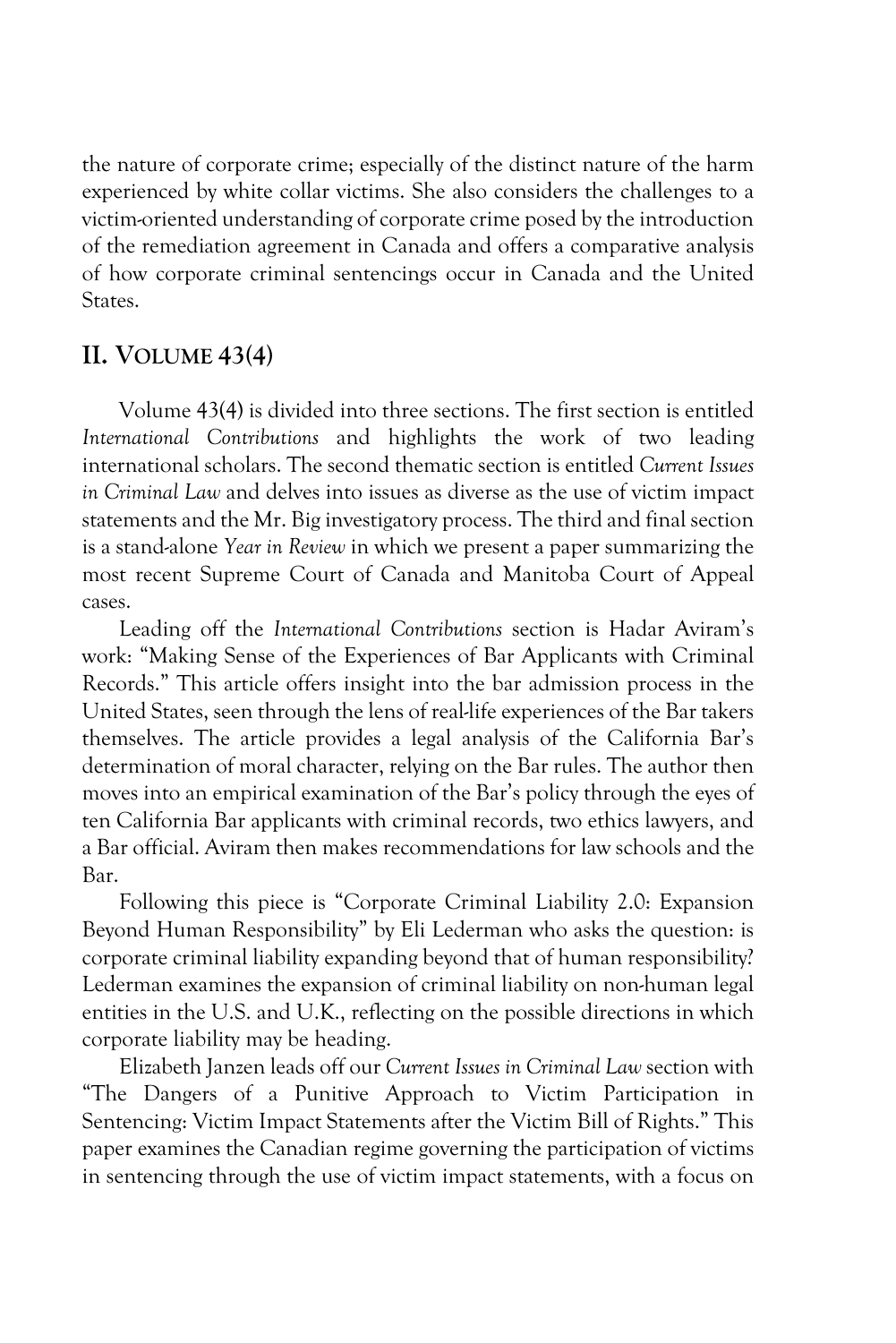the regime following the 2015 amendments implemented through the *Victims Bill of Rights Act*. The author argues that an approach to victim impact statements that focuses on their expressive and communicative uses best aligns with both Canadian sentencing principles and respect for victims.

Darcy L. MacPherson then presents a case comment on *9147-0732 Quebec Inc c Directeur Des Poursuites Criminelles et Penales* in which he argues the assumption that *Criminal Code* standards will and should apply to provincial offences is highly questionable. MacPherson, a notable expert in this area of the law, presents a cogent analysis of the complex jurisdictional issues brought forward by this case.

No current issues section would be complete without a look at "Criminal Law During (and After) COVID-19." Terry Skolnik delves into this most timely of issues by exploring the current and potential impacts of the pandemic on three specific areas of the criminal law: scope of crimes, bail, and punishment. Skolnik's analysis shows us why judges, policy makers, and justice system actors should seize on this unique opportunity in history to generate lasting positive changes to the criminal justice system. Following this timely piece comes an equally important analysis of the *Charter* and the defamatory libel provisions of the *Criminal Code*. In "If You Do Not Have Anything Nice to Say: Charter Issues with the Offence of Defamatory Libel (Section 301)", Dylan J. Williams outlines the existing debate and the *Charter* issues raised by section 301 by tracing relevant lower court decisions, each of which has ultimately struck this offence down. Williams argues that section 301 is unconstitutional because it infringes the freedom of expression found in section 2(b) of the *Charter* and is likely to fail at both the minimum impairment and proportionality stages of the *Oakes* test.

The *Current Issues in Criminal Law* section is concluded by Christopher Lutes "Hart Failure: Assessing the Mr. Big Confessions Framework Five Years Later." This piece compliments Adelina Iftene and Vanessa Kinnear's work in volume 43(3). While Iftene and Kinnear found that *Hart* had no substantial impact on the amount of confessions admitted in Mr. Big prosecutions post-*Hart*, Lutes reports that the admission rate of Mr. Big confessions have actually increased since the framework was implemented. Lutes argues this increase is indicative of police relying on Mr. Big type techniques because of increased protections for accused persons while in police custody.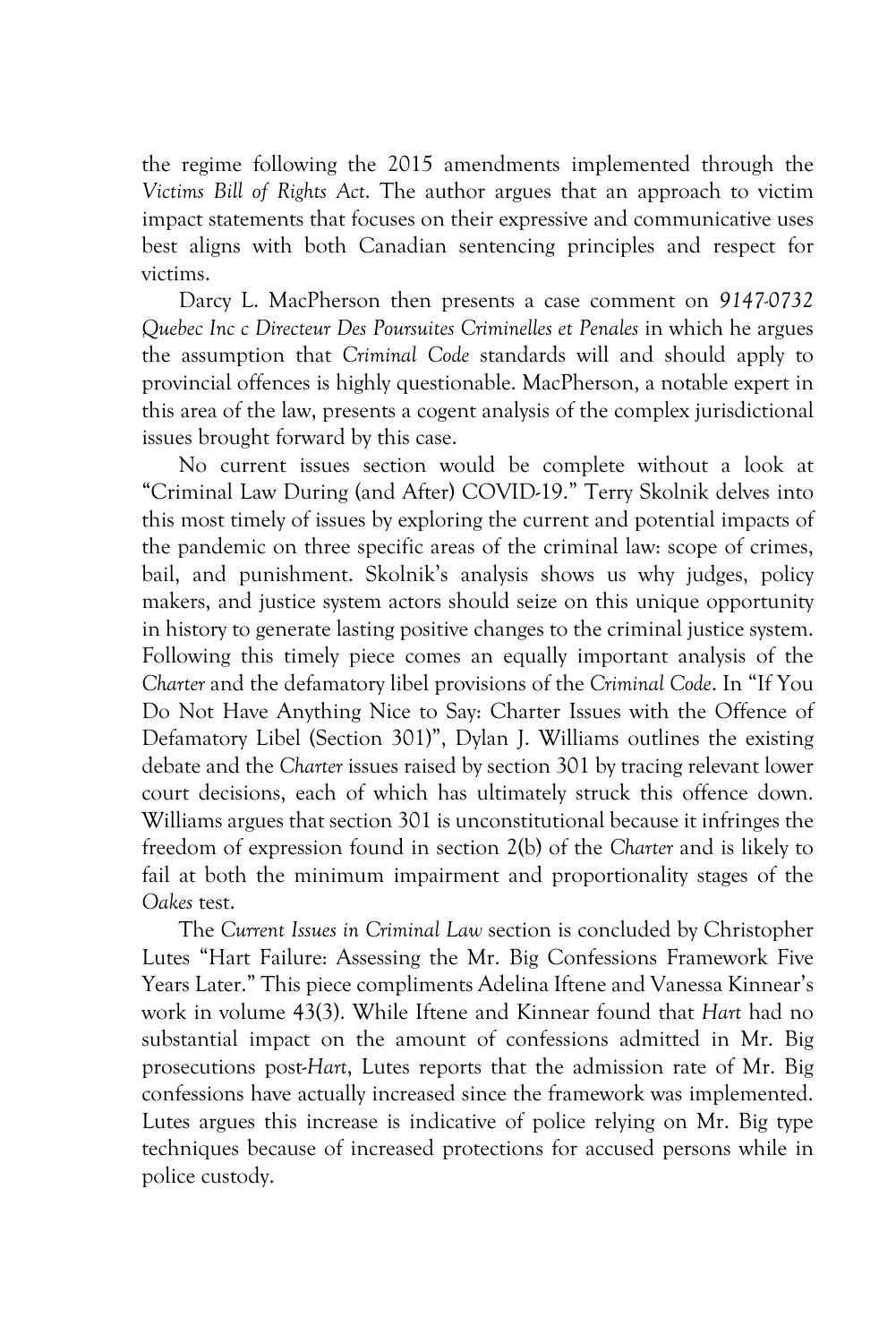Finally, we present our "Robson Crim Year in Review" by LL.M. student Brayden McDonald and J.D. student (now articling student) Kathleen Kerr-Donohue. This paper summarizes the leading criminal law cases from the Supreme Court of Canada and Manitoba Court of Appeal in 2019. The cases are presented with relevant statistics and divided by themes for ease of reference. The authors also add commentary on discernable themes in this recent case law. All in all, this article is an invaluable resource for students, professors, and the practicing bench and bar.

#### **III. VOLUME 43(5)**

Our third volume of 2020 is also divided into three sections: *Corrections, Judicial Release, and Related Issues*; *Critical Approaches in Criminal Justice*; and *Placing Theory into Criminal Law Practice*. The first section contains two articles: Sarah Runyon's "Correctional Afterthought: Offences Against the Administration of Justice and Canada's Persistent Savage Anxieties" and Alana Hannaford's "Issues Surrounding Pre-Conviction Abstention Conditions on Persons Suffering from Illicit Substance Addictions." Runyon's article interrogates the prevalence of administration of justice charges in the context of Indigenous offenders. She argues that continually charging Indigenous offenders with breaching court orders, so called system generated charges, can create and perpetuate a social hierarchy from which the state justifies continued discrimination and oppression of the Indigenous population. Runyon goes on to revisit the seminal cases of *Gladue* and *Ipeelee* in the context of community-based dispositions. The author argues that rather than ameliorating the crisis of over-incarceration, the imposition of a community-based disposition, which relies on an administrative court order as its enforcement mechanism, serves to exacerbate the social problem endured by Indigenous peoples in Canada. Hannaford's article on abstention clauses builds upon Sarah Runyon's piece. Hannaford describes the unfair operation of administration of justice charges on non-violent offenders suffering from addictions. The author argues that abstention conditions on bail orders effectively force people suffering from addictions to keep their use private, which increases the risk of overdose and decreases the likelihood that they will seek treatment independently out of fear of harsh legal consequences. In combination,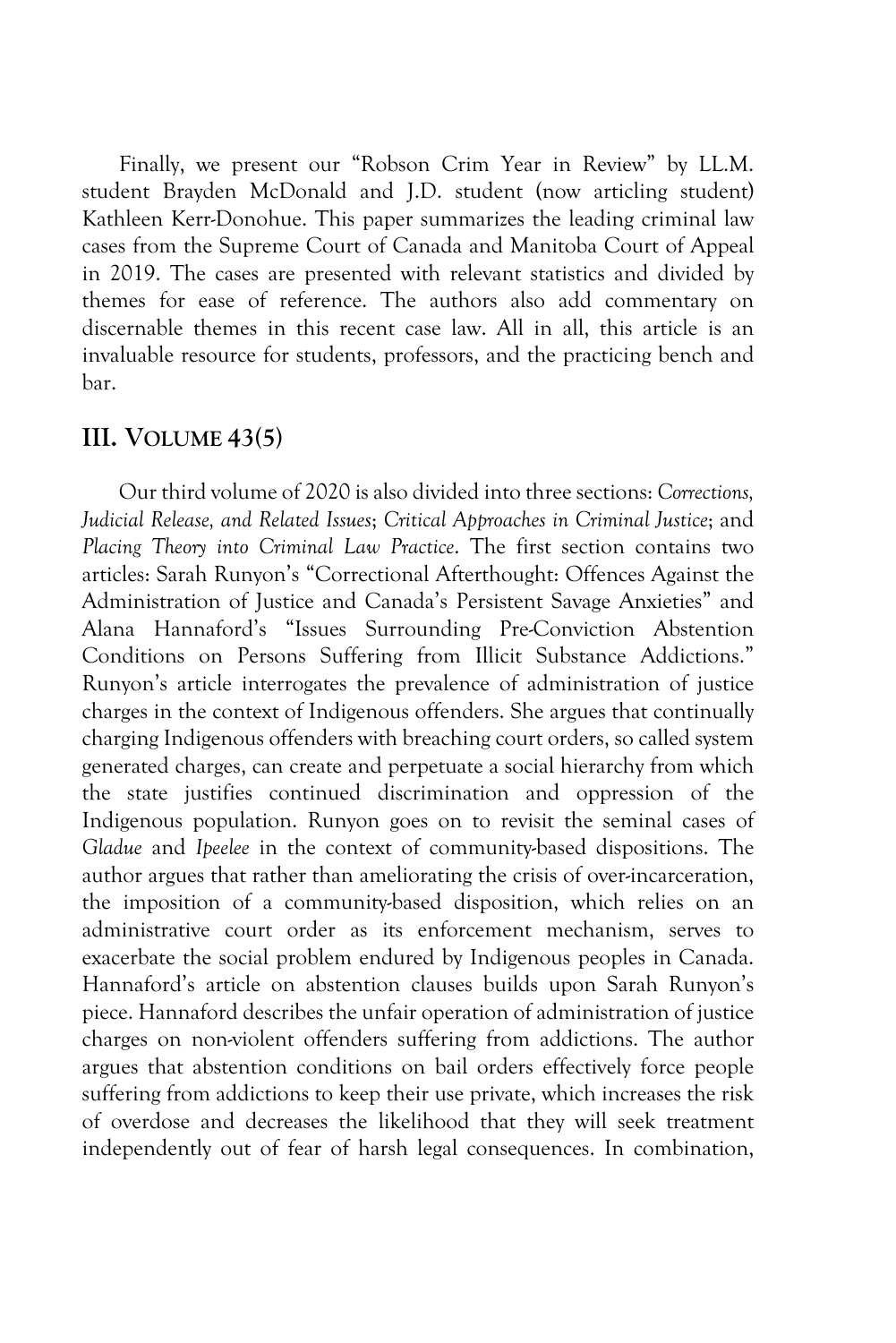these articles highlight many of the issues concerning police overcharging and the inequitable operation of system generated charges.

Florence Ashley presents a feminist perspective on the voluntary intoxication defence to lead off our *Critical Approaches in Criminal Justice*  section of this volume. Ashley looks to the Ontario Court of Appeal decision in *R v Sullivan*, a decision frequently decried as antifeminist, and presents a feminist view of the defence that is far more nuanced than has been previously suggested. The article concludes that a feminist analysis of the voluntary intoxication defence requires more nuanced policy discussions than those that have thus far prevailed in the public sphere.

Following this, Lauren Sapic has written "The Criminalization of Non-Assimilation and Property Rights in the Canadian Prairies." The killing of Colten Boushie in Saskatchewan and the eventual acquittal of Gerald Stanley has left an indelible mark on the relationship between Indigenous and non-Indigenous Canadians. Sapic uses this tragic case as a backdrop to a fascinating analysis of how policies in Canadian property law have privileged white settlers' property rights as a result of the subjugation of Indigenous human rights. Sapic proposes an overhaul of the Canadian property law system, with a focus on negating the abuse of Indigenous men and the abuse of the property law system itself. This important work situates property law in a settler dominant model that speaks of the ongoing and sustained inequities that exist between white settlers and the Indigenous peoples of Canada.

The third article in this section offers a critical perspective on Supreme Court *Charter* cases and the further disenfranchisement and marginalization of racialized communities in Canada. In "The Supreme Court of Canada's Justification of Charter Breaches and its Effect on Black and Indigenous Communities", Elsa Kaka employs Critical Race Theory to undertake an analysis of how Supreme Court of Canada decisions pertaining to *Charter* breaches have allowed for an expansion of police powers that exacerbate the maltreatment of racialized communities by our criminal justice system. This timely article speaks to the importance of the Black Lives Matter movement and the *Truth a Reconciliation Commissions*' Calls to Action in achieving real change to ensure that the *Charter* rights of all Canadians are respected.

Katy Stack's article "Moms in Prison: The Impact of Maternal Incarceration on Women and Children" closes out the *Critical Approaches in Criminal Justice* section of this volume. Stack examines the impact of incarceration on mothers and children through a case study format. The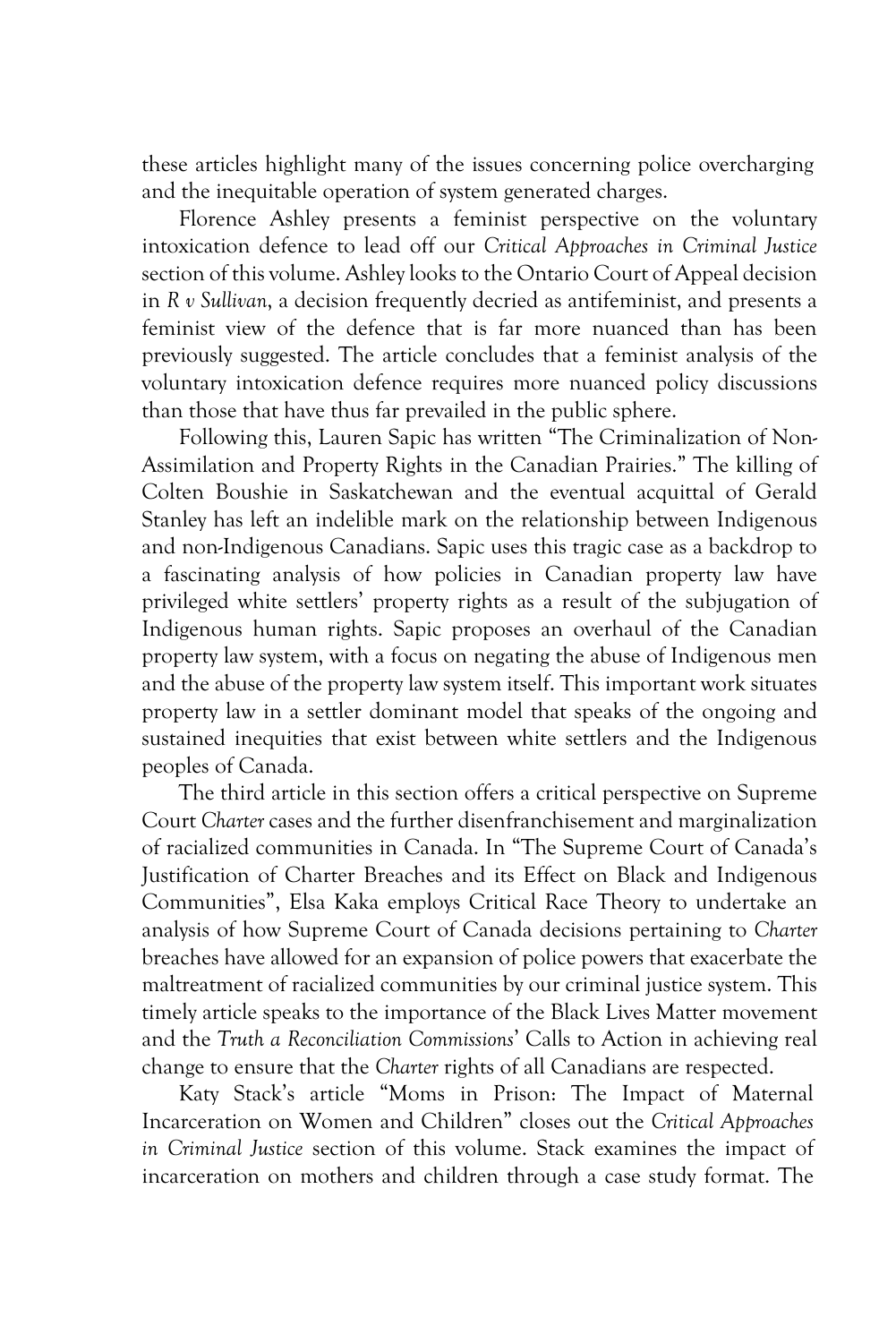author compares maternal incarceration in the U.S. and Canada, examining the impacts on both mothers and children when mothers are imprisoned.

The *Placing Theory into Criminal Law Practice* section contains two articles, "The Privacy Paradox: *Marakah*, *Mills*, and the Diminished Protections of Section 8" by Michelle Biddulph and "Social Suppliers and Real Dealers: Incorporating Social Supply in Drug Trafficking Law in Canada" by Sarah Ferencz. Biddulph delves into the Supreme Court of Canada cases of *Marakah* and *Mills*, both of which deal with section 8 *Charter* protections. The author discusses how *Marakah* has created a 'privacy paradox' in that the rights protections are at once extremely broad and also illusory. The result in *Mills* is then cited as an example of this paradox. This in-depth discussion of section 8 jurisprudence is both academically insightful and also of practical use to lawyers. Finally, Sarah Ferencz's article deals with the incorporation of social, or non-commercial, drug trafficking within the Canadian legal context. The author recognizes the overly broad ambit of Canada's drug laws that focus on the inherent predatory nature of trafficking, for profit or otherwise. By unpacking the concept of social supply within this context, Ferencz proposes three avenues for law reform focussing on education and language.

## **IV. LOOKING FORWARD**

Our goal remains to provide a leading national and international forum for scholars of criminal law, criminology and criminal justice to engage in dialogue. Too often, these disciplines are siloed and apprehensive to engage in cross-disciplinary exchanges. We believe that high quality publications in these disciplines, and indeed, other cognate disciplines, ought to exist in dialogue. We view this as crucial to enhancing justice knowledge: theory and practice, policy and planning, and even, in resistance to injustice. We strive to break down the barriers that keep these works in disciplinary pigeon holes. This is, of course, an ambitious path to continue upon, but the three volumes we have released this year represent further incremental steps toward our goals.

The work of the Robson Crim research cluster at the University of Manitoba continues to advance criminal law and justice scholarship in Canada. In doing so, and we are fortunate to work with a tremendously talented group of scholars, students, and jurists from across the country. It